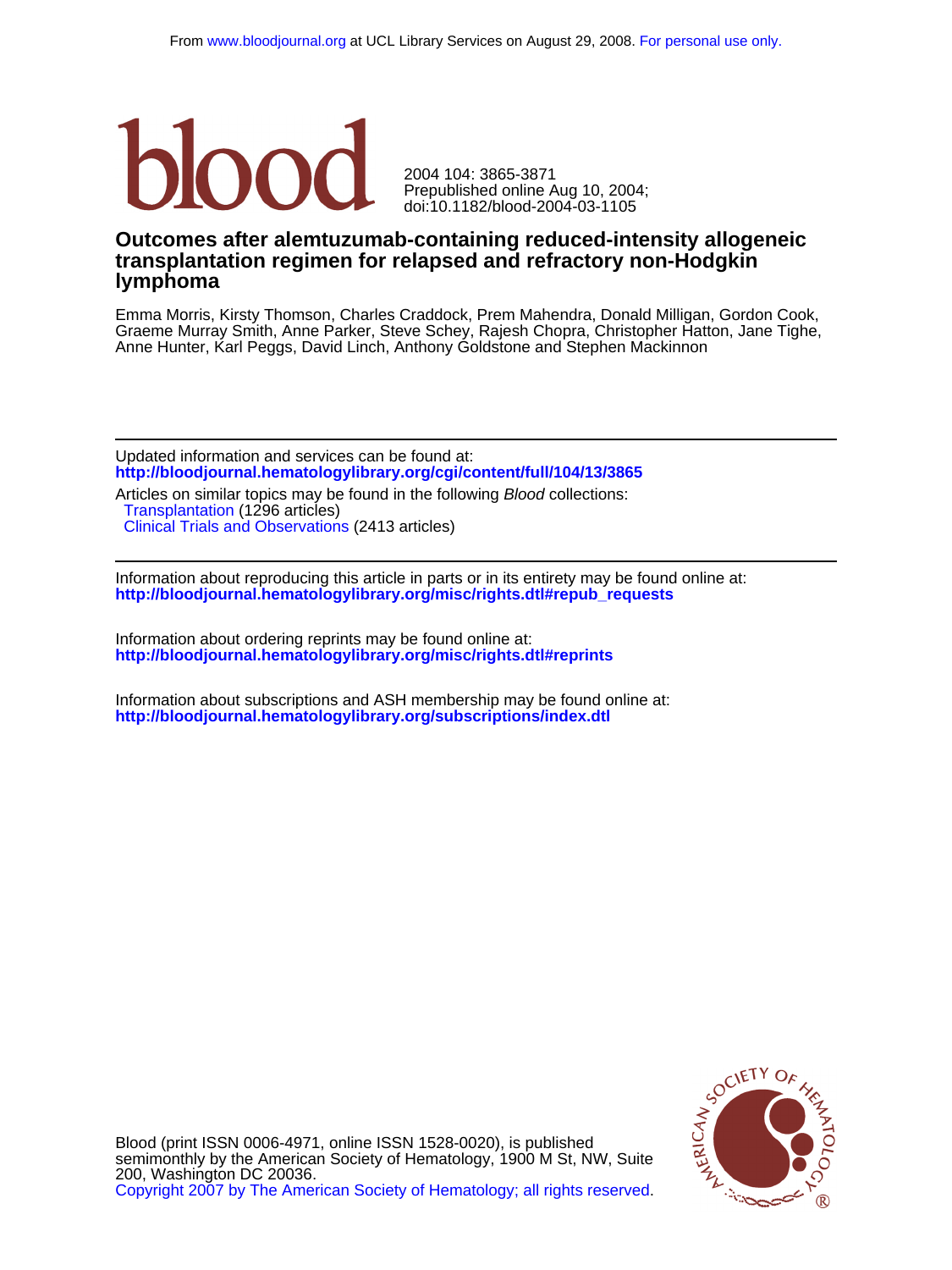CLINICAL OBSERVATIONS, INTERVENTIONS, AND THERAPEUTIC TRIALS

# Outcomes after alemtuzumab-containing reduced-intensity allogeneic transplantation regimen for relapsed and refractory non-Hodgkin lymphoma

Emma Morris, Kirsty Thomson, Charles Craddock, Prem Mahendra, Donald Milligan, Gordon Cook, Graeme Murray Smith, Anne Parker, Steve Schey, Rajesh Chopra, Christopher Hatton, Jane Tighe, Anne Hunter, Karl Peggs, David Linch, Anthony Goldstone, and Stephen Mackinnon

**We report the outcomes after reducedintensity conditioning allogeneic stem cell transplantation (RIT) for non-Hodgkin lymphoma (NHL) in 88 patients (low-grade NHL [LG-NHL], n 41; high-grade NHL [HG-NHL], n 37; mantle cell lymphoma [MCL], n 10). Thirty-seven patients had previously received autografts, and 21 were in complete remission (CR) at transplantation. Conditioning therapy consisted of alemtuzumab, fludarabine, and melphalan. Sixty-five patients received peripheral blood stem cells (PBSCs) from HLA-identical siblings, and 23 received bone marrow (BM) from matched unrelated donors. Prophylaxis for graft-versus-** **host disease (GVHD) consisted of cyclosporin A. Grade III-IV acute GVHD developed in 4 patients, and chronic GVHD developed in 6 patients. With a median follow-up of 36 months (range, 18-60 months), the actuarial overall survival (OS) rates at 3 years were 34% for HG-NHL, 60% for MCL, and 73% for LG-NHL (***P* **< .001). The 100-day and 3-year transplant-related mortality (TRM) rates for patients with LG-NHL were 2% and 11%, respectively, and were better (***P* **.01) than they were for patients with HG-NHL (27% and 38%, respectively). The actuarial current progression-free survival (PFS) rate at 3 years, including the**

**rate for patients who achieved remission after donor lymphocyte infusion (DLI) for progression, was 65% for LG-NHL, 50%** for MCL, and 34% for HG-NHL  $(P = .002)$ . **Twenty-one patients underwent DLI for matched related donor (MD)–persistent disease or relapse, and 15 underwent DLI for mixed hematopoietic chimerism. Patients who experienced relapses of LG-NHL and chronic lymphocytic leukemia (CLL) achieved excellent PFS with extremely low TRM and GVHD, even when matched related donors were unavailable. (Blood. 2004;104:3865-3871)**

© **2004 by The American Society of Hematology**

### **Introduction**

Treatment options for patients with non-Hodgkin lymphoma (NHL) are many and varied. For those with relapsed or refractory disease, outcomes after conventional and high-dose chemotherapy remain poor.1-3 Conventional allogeneic stem cell transplantation has been shown to have curative potential in the management of indolent and aggressive NHL, but because of the high transplantrelated mortality (TRM) rate, improvement in overall survival (OS) has been insignificant.<sup>4-6</sup>

Recent reports have confirmed the feasibility of reducedintensity conditioning allogeneic stem cell transplantation (RIT) as a treatment option for many older patients with NHL.<sup>7-11</sup> However, there are few published data on longer-term follow-up and outcomes after RIT and on subsequent donor lymphocyte infusion (DLI) for relapsed and refractory NHL.

Durable engraftment of allogeneic cells and persistence of the graft-versus-lymphoma (GVL) effect is particularly important when considering the value of RIT in the management of indolent NHL with a long natural history.<sup>12</sup> The use of alemtuzumab (anti-CD52 humanized monoclonal antibody) to deplete recipient and incoming donor T cells as part of RIT has provided for durable engraftment in sibling and unrelated donor transplantation while significantly reducing the risk for acute and chronic graft-versushost disease (GVHD).<sup>13-15</sup> As with myeloablative T cell–depleted

From the Department of Haematology, University College London Hospitals; the Department of Immunology, Imperial College, London; and the UK Collaborative Group, United Kingdom.

Submitted March 30, 2004; accepted July 24, 2004. Prepublished online as *Blood* First Edition Paper, August 10, 2004; DOI 10.1182/blood-2004-03-1105.

Supported by The Elephant Trust for Cancer Research.

allografts, immune reconstitution is delayed after the administration of alemtuzumab,<sup>16</sup> potentially impairing the GVL effect early after transplantation. Long-term progression-free survival (PFS) may be achieved with the use of adjuvant DLI from 6 months after transplantation for patients with persistent recipient hematopoiesis, persistent disease, or relapsed disease.17

Here we report the RIT outcomes for 88 patients with NHL treated with the same conditioning regimen at 10 transplantation centers throughout the United Kingdom after a median follow-up of 36 months (range, 18-60 months).

## **Patients, materials, and methods**

### **Eligibility criteria**

Patients with non-Hodgkin lymphoma (NHL) from 10 centers within the United Kingdom were studied. Ethics committee approval was obtained at each participating center, and patients gave written informed consent before participation. Patients with NHL were eligible if they were 18 to 75 years of age and had an HLA-identical sibling donor or an HLA-compatible unrelated donor as determined by serologic typing for HLA A/B and molecular typing for HLA C/DR/DQ. Unrelated donor selection was performed according to published criteria.<sup>18</sup> Unrelated donors gave written

**Reprints:** Emma Morris, Department of Haematology, Royal Free and University College Hospitals Medical School, 98 Chenies Mews, London WC1E 6HX, United Kingdom; e-mail: emma.morris@ic.ac.uk.

The publication costs of this article were defrayed in part by page charge payment. Therefore, and solely to indicate this fact, this article is hereby marked "advertisement" in accordance with 18 U.S.C. section 1734.

© 2004 by The American Society of Hematology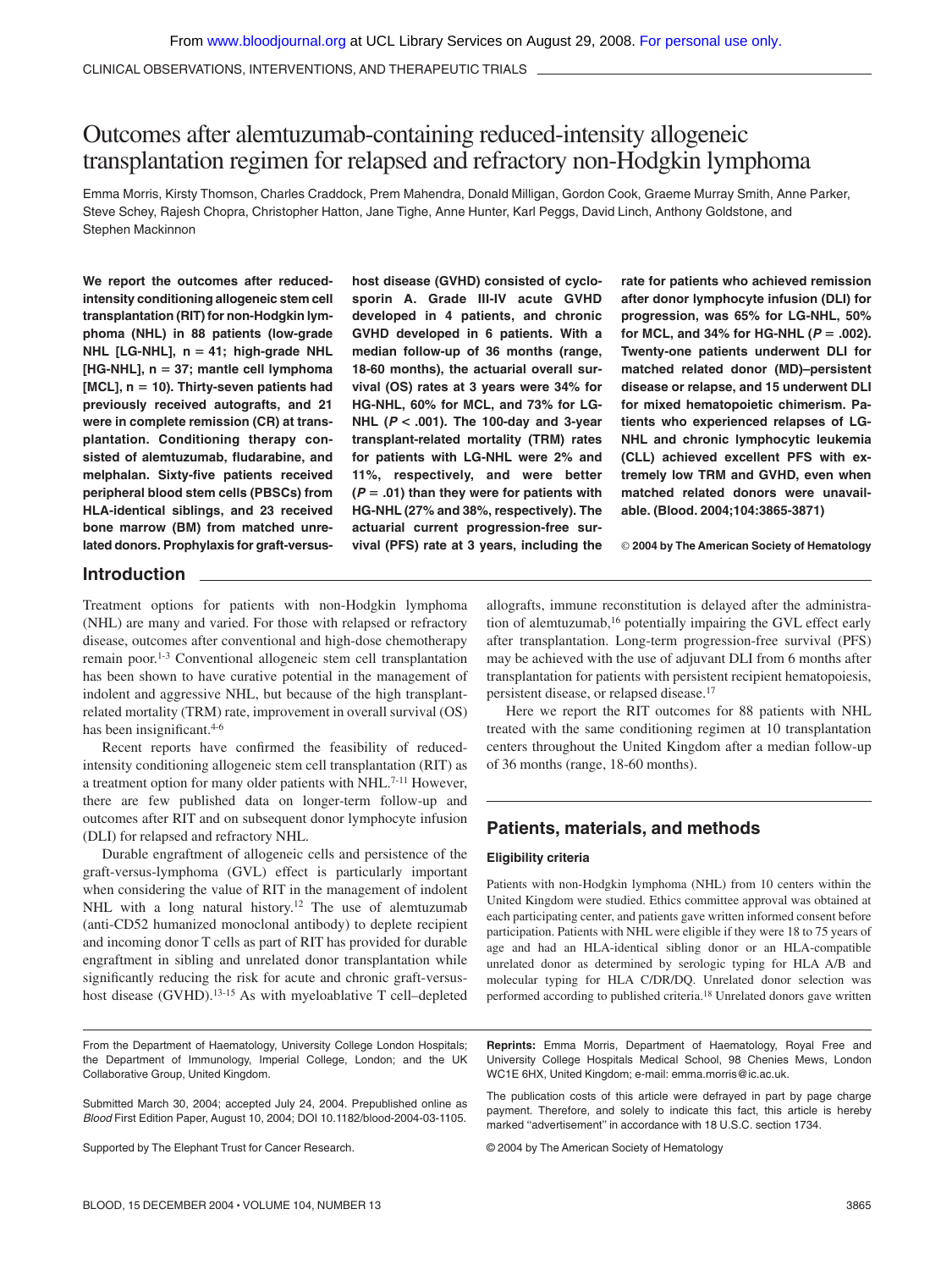3866 MORRIS et al BLOOD, 15 DECEMBER 2004 VOLUME 104, NUMBER 13

consent through the current accepted procedures of the relevant registry. Patients were excluded if life expectancy was less than 8 weeks, left ventricular ejection fraction was less than 40%, creatinine clearance was less than 30 mL/min, bilirubin level was greater than 34  $\mu$ M, or liver transaminases were more than 3 times the upper limit of normal. Data were analyzed as of December 2003.

#### **Patient characteristics**

Eighty-eight consecutive patients were enrolled from June 1997 until June 2002. Sixty-six were men and 22 were women. Age range was 18 to 73 years (median, 48 years). Forty-one patients had indolent/low-grade NHL (LG-NHL) (follicular NHL, n = 29; chronic lymphocytic leukemia [CLL],  $n = 9$ ; and lymphoplasmacytoid NHL,  $n = 3$ ), 37 patients had aggressive/ high-grade NHL (HG-NHL) (diffuse large B-cell NHL,  $n = 22$ ; transformed LG-NHL,  $n = 11$ ; peripheral T-cell NHL,  $n = 4$ ), and the remaining 10 patients had mantle cell lymphoma (MCL).

Thirty-seven (42%) patients had previously received autografts, including 51% of those with HG-NHL, 40% of those with MCL, and 37% with LG-NHL. A median of 4 lines (range, 2-6 lines) of previous treatment had been given to patients with HG-NHL before referral for RIT, and a median of 3 lines (range, 1-6 lines) had been given for patients with LG-NHL and MCL. Twenty-one patients were in complete remission (CR) at the time of RIT, 57 were in chemosensitive partial remission (PR), and 10 had refractory or progressive disease.

Of the 88 donor-recipient pairs, 54 (61%) were at risk for cytomegalovirus (CMV) reactivation, whereby either the donor or the recipient was CMV seropositive. Twenty-three (26%) patients underwent matched unrelated donor (MUD) RIT, of which 6 were mismatched for 1 or more HLA class I or class II alleles. Patient and transplant characteristics are summarized in Table 1.

### **Conditioning regimen**

All patients received the same conditioning regimen: 20 mg/d alemtuzumab (CAMPATH-1H) by intravenous infusion over 8 hours on days  $-8$  to  $-4$ ; 30 mg/m<sup>2</sup> fludarabine by intravenous infusion over 30 minutes on days  $-7$ to  $-3$ ; and 140 mg/m<sup>2</sup> melphalan by intravenous infusion over 30 minutes on day  $-2$ . Of the 65 recipients of sibling/matched related RIT, 63 received unmanipulated peripheral blood stem cells (PBSCs), 1 received PBSCs and unmanipulated marrow (BM), and 1 received BM. All 23 recipients of MUD RIT received BM from matched unrelated donors.

#### **Stem cell and bone marrow collection**

Sibling donors received 10  $\mu$ g/kg granulocyte–colony-stimulating factor (G-CSF) subcutaneously once daily on days  $-4$  to 0. Leukapheresis was performed on days 0 and 1 using conventional techniques for PBSC collection. Additional BM was harvested from 1 sibling donor after less than  $2 \times 10^6$ /kg CD34<sup>+</sup> cells were mobilized peripherally and for another sibling donor who was a carrier of hepatitis B virus. BM was harvested under general anesthesia from unrelated donors according to donor registry protocols. All recipients received more than  $2 \times 10^6$ /kg CD34<sup>+</sup> cells. Unmanipulated mobilized PBSCs or BM was infused on day 0 or days 0 and 1.

#### **Supportive care and infection prophylaxis**

Infection prophylaxis was similar for all patients. Antiviral prophylaxis consisted of acyclovir, as described previously.13 Cytomegalovirus (CMV) reactivation was managed variously, depending on institutional policy. Antiviral and *Pneumocystis carinii* prophylaxis were continued until the absolute CD4<sup>+</sup> T-cell count was greater than  $200 \times 10^6$ /L. Fungal prophylaxis consisted of intravenous itraconazole or fluconazole until discharge. Febrile neutropenia was treated with broad-spectrum antibiotics according to institutional guidelines. All blood products were irradiated to 25 Gy and, for CMV-seronegative transplant recipients only, were derived from screened CMV-negative blood donors. Hemoglobin concentrations and platelet counts were maintained above 9 g/dL and  $10 \times 10^9$ /L, respectively.

#### **Table 1. Patient and transplant characteristics**

| <b>Characteristics</b>                         | No.            |
|------------------------------------------------|----------------|
| <b>Total patients</b>                          | 88             |
| Men/women                                      | 66/22          |
| Median age at transplantation, y (range)       | 48 (18-73)     |
| <b>Histology at diagnosis</b>                  |                |
| Indolent/LG-NHL                                | 41             |
| <b>Follicular NHL</b>                          | 29             |
| Lymphoplasmacytoid NHL                         | 3              |
| CLL/prolymphocytic leukemia                    | 9              |
| <b>MCL</b>                                     | 10             |
| Aggressive/HG-NHL                              | 37             |
| Peripheral T-cell NHL                          | $\overline{4}$ |
| Transformed low-grade NHL                      | 11             |
| Diffuse large B-cell lymphoma                  | 22             |
| Previous chemotherapy regimens, median (range) | $3(1-6)$       |
| Previous autograft (%)                         |                |
| Total                                          | 37 (42)        |
| LG-NHL                                         | 15 (37)        |
| <b>MCL</b>                                     | 4(40)          |
| <b>HG-NHL</b>                                  | 19 (51)        |
| Disease status at transplantation              |                |
| <b>LG-NHL</b>                                  |                |
| <b>CR</b>                                      | 11             |
| Stable PR                                      | 29             |
| Ref/prog disease                               | 1              |
| <b>MCL</b>                                     |                |
| CR                                             | 4              |
| <b>Stable PR</b>                               | 5              |
| Ref/prog disease                               | 1              |
| <b>HG-NHL</b>                                  |                |
| CR                                             | 6              |
| <b>Stable PR</b>                               | 23             |
| Ref/prog disease                               | 8              |
| Donor                                          |                |
| <b>HLA-identical related</b>                   | 63             |
| 1 antigen-mismatch related                     | 2              |
| Matched unrelated                              | 17             |
| 1 antigen-mismatch unrelated                   | 6              |
| Stem cell source                               |                |
| <b>PBSC</b>                                    | 63             |
| $PBSC + BM$                                    | 1              |
| <b>BM</b>                                      | 24             |
| <b>CMV</b> serostatus, donor/recipient         |                |
| Negative/negative                              | 34             |
| Negative/positive                              | 19             |
| Positive/negative                              | 10             |
| Positive/positive                              | 25             |

Prog/ref disease indicates progressive or refractory disease.

### **GVHD prophylaxis and grading**

Cyclosporin A (CSA) administration was initiated on day –1 at a dose of 3 mg/kg per day. Intravenous CSA was converted to oral CSA when the patient could tolerate medications by mouth, and it was continued for 2 to 3 months. In the absence of GVHD, CSA was tapered over a period of 4 to 8 weeks. Patients who survived 100 days were evaluable for chronic GVHD. Acute and chronic GVHD was graded according to consensus criteria.19

### **Schedule for donor leukocyte infusion**

Two broad categories of patients were eligible for DLI. Patients who had relapses or showed evidence of progressive disease were given therapeutic DLI. Patients with persistent disease, minimal residual disease, or mixed hematopoietic chimerism at 6 months or more after transplantation were candidates for preemptive DLI. Patients were excluded from DLI if they had active GVHD or other contraindications to the receipt of DLI. The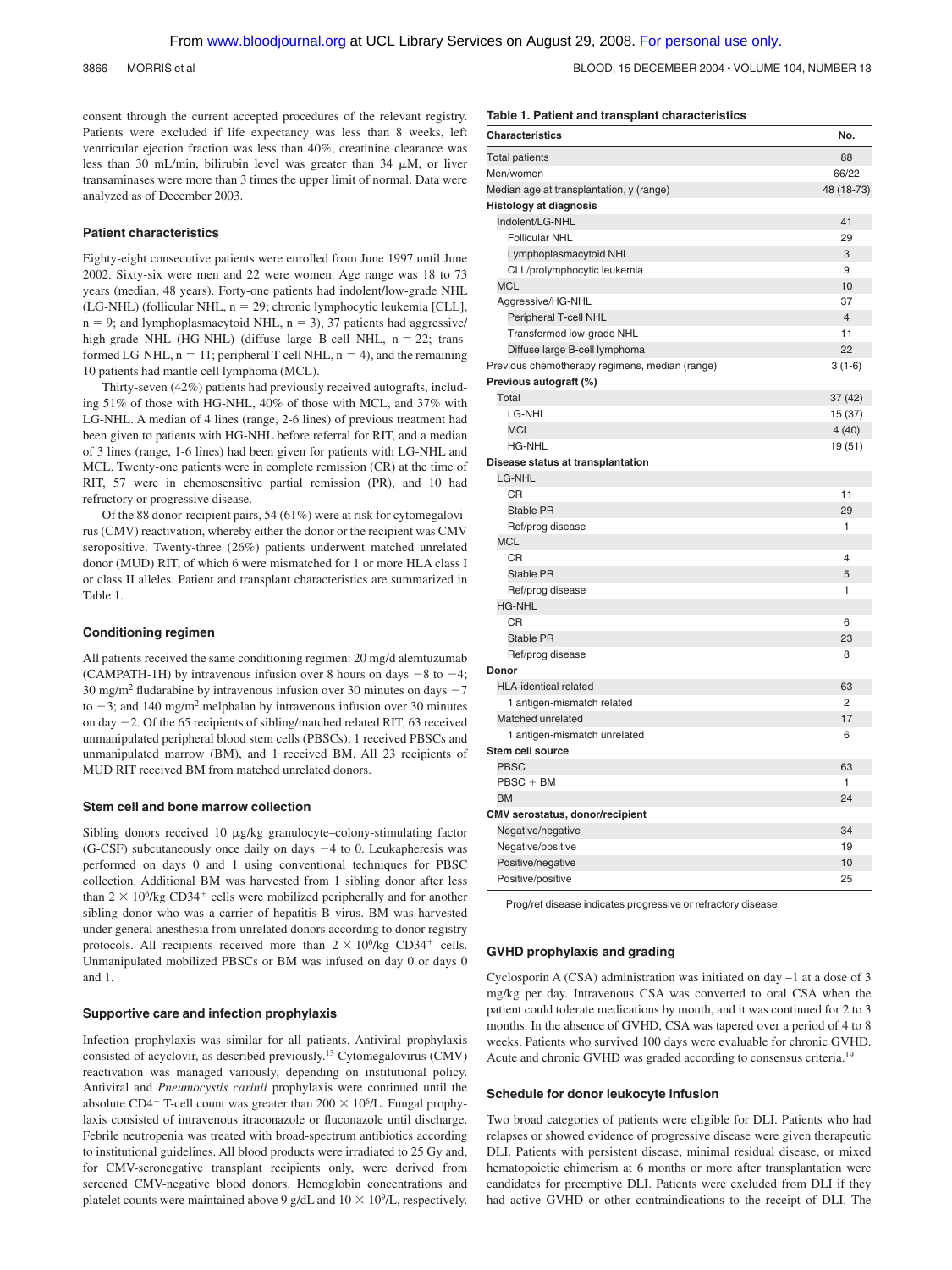BLOOD, 15 DECEMBER 2004 · VOLUME 104, NUMBER 13 REDUCED-INTENSITY TRANSPLANTATION FOR NHL 3867

schedule for DLI administration varied between centers. Either an escalated regimen was used starting with  $1 \times 10^6$  CD3<sup>+</sup> T cells per kilogram, with dose escalation every 3 months and an absence of GVHD, until a response was seen, or repeat infusion was given with low-dose DLI.

#### **Follow-up**

Patients had regular follow-ups at 3-month intervals after transplantation to assess disease response and remission status. Evaluations varied according to the underlying diagnosis and BM aspiration or biopsy, cytogenetic or molecular evaluation, multiparameter fluorescence-activated cell sorter (FACS) analysis, computed tomography, and positron emission tomography.

#### **Chimerism**

Chimerism studies were performed by means of fluorescence in situ hybridization for X and Y chromosomes or by microsatellite polymerase chain reaction (PCR). DNA was prepared from pretransplantation recipient blood and donor blood. After transplantation, either unfractionated buffy coat or granulocyte, T-cell, and B-cell preparations were obtained from peripheral blood, as previously described.20 PCR of highly polymorphic short tandem repeat (STR) units was performed, as previously described in detail.13 Complete donor chimerism was defined by lack of detection of a previously determined recipient-specific peak on STR PCR, and mixed chimerism was defined by detection of donor- and recipient-specific peaks.

#### **Study end points**

Data were analyzed as of December 2003. Major study end points were overall survival, disease-free survival, and response to DLI, in addition to shorter-term end points of engraftment, TRM, and incidence/severity of GVHD. DLI patients were evaluable for GVHD if they survived at least 100 days after the first infusion or had clinical signs of GVHD before that time. Complete and partial responses, stable PR, relapse, and progressive/ refractory disease were determined by standard disease-specific criteria, as defined by the National Cancer Institute (NCI).<sup>21,22</sup> Additional definitions were persistent disease after transplantation, disease bulk equal to or less than that immediately before transplantation, minimal residual disease (MRD), and CLL or follicular lymphoma (FL) cells detected by multiparameter FACS analysis in the absence of morphologic evidence of disease or symptoms.

Toxicity was graded according to standard criteria.23 An infective complication was defined as any infection that occurred after day 21 and that required continued or new hospital admission or referral. CMV reactivation was defined as 2 consecutive peripheral blood PCR-positive results. Neutrophil recovery was defined as a neutrophil count exceeding  $0.5 \times 10^9$ /L for at least 3 consecutive days, and platelet recovery was defined as an untransfused platelet count greater than  $20 \times 10^9$ /L for 7 consecutive days.

### **Statistical methods**

Actuarial curves were estimated according to the Kaplan-Meier method. Patient-, disease-, and transplant-related variables were studied for associations with outcomes by univariate analysis using the Wilcoxon test and by multivariate analysis using Cox proportional hazards regression. In all statistical evaluations, *P* less than or equal to .05 was considered significant. Overall survival was measured from transplantation until death from any cause. Patients still alive at the time of analysis were censored at the last follow-up date. PFS was measured from transplantation until progression or death from any cause. TRM was determined from the date of transplantation until death related to transplantation. Patients who died of nontransplantrelated causes were censored at the time of death.

### **Results**

### **Toxicity**

All patients in the study were assessable for toxicity. Nineteen patients died of causes not related to relapse. The most common

cause was multiorgan failure (MOF) secondary to sepsis  $(n = 9)$  at a median of 42 days after transplantation (range, 18-364 days). Other causes of death were predominantly infective or infection related: CMV disease  $(n = 2)$ ; Epstein-Barr virus–posttransplantation lymphoproliferative disorder (EBV-PTLD)  $(n = 2)$ ; disseminated adenovirus  $(n = 1)$ ; sepsis with concurrent posttransplantation GVHD  $(n = 1)$ ; sepsis (without GVHD) after DLI for mixed chimerism  $(n = 1)$ ; MOF with peripheral neuropathy of uncertain cause  $(n = 1)$ ; and demyelinating neuropathies or Guillain-Barrélike syndromes  $(n = 2)$ .

There were no cases of veno-occlusive disease, and no patients had grade 3 or 4 mucositis. Only 2 deaths were directly attributable to GVHD. Both these patients contracted GVHD after DLI for progressive disease.

The actuarial probability of nonrelapse mortality for the LG-NHL group at 100 days was 2%, and at 3 years it was 11% (95% CI, 0%-19%). Significantly higher nonrelapse mortality rates were observed in the HG-NHL group, with actuarial probability of nonrelapse mortality at 100 days of 27% and at 3 years of 38%  $(95\% \text{ CI}, 19\% - 48\%; P = .01, \text{Wilcoxon test}, \text{as shown in Figure 1}.$ Nonrelapse mortality rates observed in the MCL group were 20% at 100 days and at 3 years.

Results of multivariate analysis confirm that nonrelapse deaths are significantly associated with HG-NHL (relative risk, 2.3;  $P = .02$ ) and *not* with disease status at transplantation, previous autograft, unrelated donors, or age older than 45 years (Table 2).

### **Engraftment**

Of the 88 patients, 85 (97%) had sustained neutrophil recovery exceeding  $0.5 \times 10^9$ /L for 3 consecutive days, with a median time to engraftment of 13 days (range, 8-23 days). Two patients died before achieving neutrophil engraftment at 20 and 23 days, respectively. In another patient, donor cells failed to engraft with full recipient hematopoiesis from day 13. Median time to achieve transfusion-independent platelet counts greater than  $20 \times 10^9$ /L for 7 consecutive days was 17 days (range, 3-96 days). Three patients had not achieved platelet independence by death or last follow up. After initial early engraftment, 3 patients rejected the graft (2 patients received autologous cells at day 26 and day 60, respectively), including 1 late rejection at 946 days.

### **Chimerism**

Chimerism studies were performed in 69 patients who were evaluable beyond 30 days after transplantation. Lineage-specific chimerism studies were performed in 43 patients, and whole-blood chimerism studies were available in 26 patients. Chimerism studies were not performed in 19 patients (early death,  $n = 11$ ; lack of informative primers,  $n = 4$ ; not performed,  $n = 4$ ).



**Figure 1. Kaplan-Meier plot of estimated nonrelapse mortality.**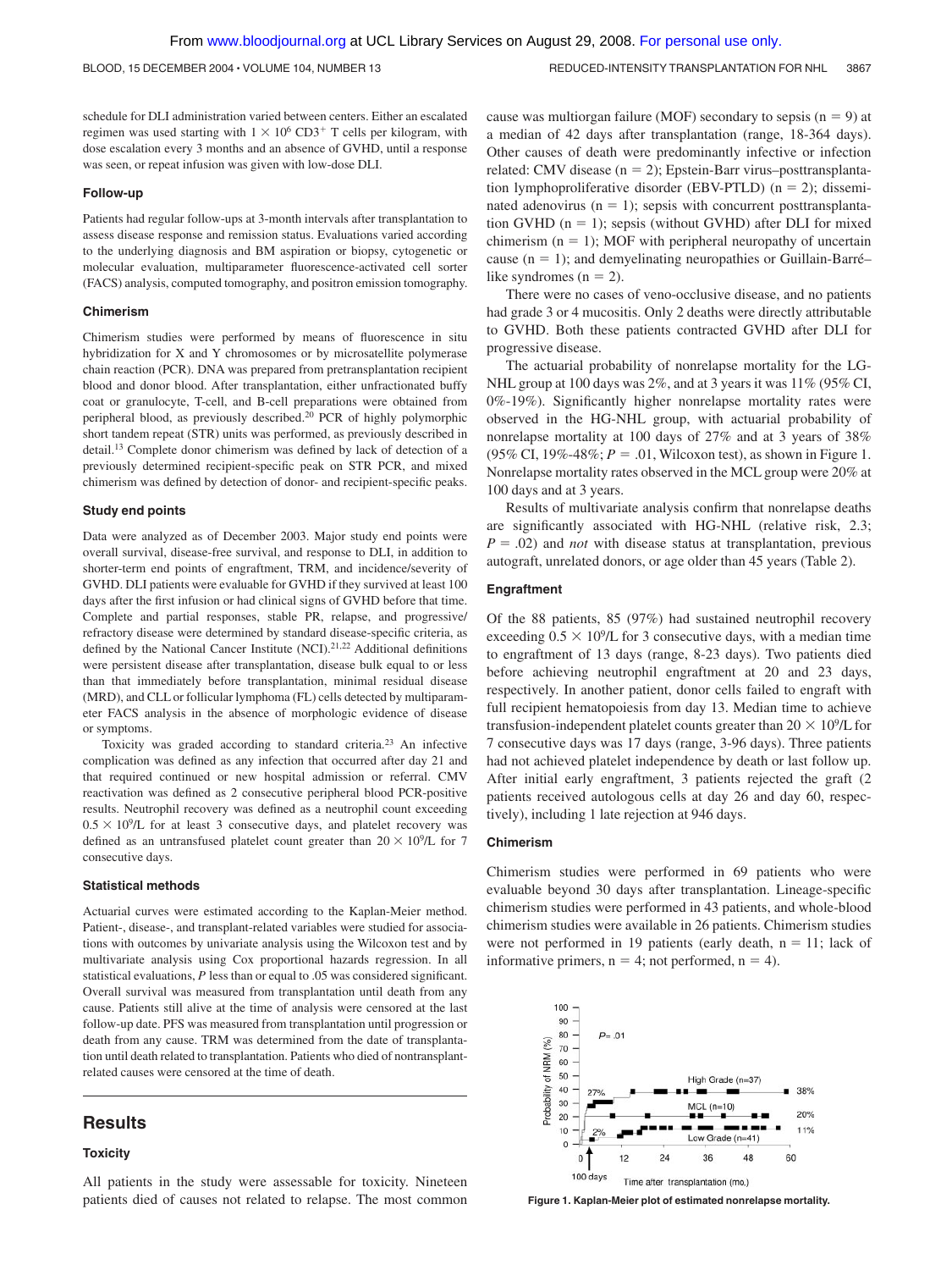3868 MORRIS et al BLOOD, 15 DECEMBER 2004 • VOLUME 104, NUMBER 13

|            |                       | <b>Relative</b> | Confidence  |       |
|------------|-----------------------|-----------------|-------------|-------|
| Outcome    | Variable              | risk            | interval    | P     |
| <b>NRM</b> | <b>HG-NHL</b>         | 2.3             | $1.2 - 5.2$ | .02   |
| Relapse    | CR at transplantation | 0.3             | $0.1 - 0.6$ | .0001 |
| Relapse    | $<$ 45 y              | 0.6             | $0.4 - 0.9$ | .01   |
| <b>PFS</b> | <b>HG-NHL</b>         | 1.4             | $0.9 - 2.3$ | .05   |
| <b>PFS</b> | CR at transplantation | 0.4             | $0.2 - 0.7$ | .005  |
| <b>PFS</b> | $<$ 45 v              | 0.7             | $0.5 - 1.0$ | .05   |

### **Table 2. Results of multivariate analysis**

Only statistically significant variables are shown.

Of the 69 patients tested, 36 had full donor hematopoiesis at first chimerism analysis after transplantation (1-3 months after transplantation), 19 were mixed chimeras (both donor and recipient cells present), and 2 had full recipient hematopoiesis. Results were unavailable from 5 patients and are pending from 7 patients.

Patients with persistent mixed hematopoietic chimerism 6 months after transplantation were eligible for DLI on the basis of mixed chimerism alone. Mixed chimerism was defined as the detection of recipient-specific and donor-specific DNA peaks on STR-PCR. In mixing experiments, the sensitivity of such analyses was shown to vary between 2% and 5%. Of the 21 eligible patients, 15 (71%) received DLI; DLI was not being administered to those with active GVHD or with other contraindications to the procedure. Conversion to full donor hematopoiesis was observed in 8 (53%) patients at a median of 14 weeks after DLI (range, 9-26 weeks). Six patients maintained mixed hematopoietic chimera status at the time of last assessment, despite DLI (follow-up chimerism data were not yet available for 1 patient).

### **Graft-versus-host disease**

The incidence and severity of GVHD after transplantation (excluding post-DLI GVHD) was low, in keeping with previously published data using this conditioning protocol.13,14,16,24 Sixty-three (72%) patients did not develop acute GVHD (aGVHD), 13 (15%) developed grade I aGVHD, and another 13 (15%) developed grades II to IV aGVHD, of which only 4 (4.5%) patients developed grades III and IV GVHD. The incidence of chronic GVHD (cGVHD) was also low, with a total of 6 (6.8%) patients developing limited ( $n = 2$ ) or extensive ( $n = 4$ ) cGVHD.

Thirty-six patients received DLI after transplantation, 15 for mixed chimerism and 21 for relapse, progression, persistent disease, or MRD. They received a median of 2 doses (range, 1-3 doses) and a maximum dose of  $5 \times 10^7$  T cells/kg at a median of 242 days after transplantation (range, 131-971 days). Ten (28%) patients developed GVHD after DLI (1 grade II acute, 2 grade IV acute, 4 chronic limited, 3 chronic extensive). Nine of these had sibling donors, and 1 had an unrelated donor. Both patients with grade IV aGVHD died.

### **Disease response and relapse**

Seventy-four (84%) patients were evaluable for disease response (14 early TRM). Overall, at 6 months after transplantation, 42 were in CR (57%), 17 were in stable PR (23%), and 15 had progressive disease (20%).

After 6 months, ongoing disease responses were dependent on disease status at the time of transplantation. Of those who underwent transplantation while in CR  $(n = 21; 6$  HG-NHL, 4 MCL, 11 LG-NHL), 13 patients (3 HG-NHL, 3 MCL, 7 LG-NHL) were in continued CR at a median of 38 months after transplantation (range, 21-58 months).

Most patients underwent transplantation while in PR ( $n = 57$ ; 23 HG-NHL, 5 MCL, 29 LG-NHL). Of these, 26 were in stable PR  $(n = 9; 3$  HG-NHL, 6 LG-NHL) or had achieved CR  $(n = 17; 5)$ HG-NHL, 1 MCL, 10 LG-NHL) at a median of 37 months (range, 18-60 months) after transplantation. Six patients (3 HG-NHL, 3 LG-NHL) had disease progression by 6 months after transplantation, and all subsequently died of progressive disease at a median of 10 months (range, 4-25 months).

Ten patients underwent transplantation with refractory or progressive disease (8 HG-NHL, 1 MCL, 1 LG-NHL). Only 2 of these patients showed evidence of disease control. One patient (HG-NHL) was in CR 31 months after transplantation following a response to DLI. The other patient (LG-NHL) achieved PR at 6 months after transplantation but subsequently died of viral encephalitis after DLI for mixed chimerism.

Figure 2 shows the estimated cumulative relapse rates in all patients. At 3 years after transplantation, actuarial relapse rates of 50% for the MCL group, 52% for the HG-NHL group, and 44% for the LG-NHL group were observed  $(P = .21)$ . Of the 18 patients censored beyond 3 years, 4 had relapses (1 MCL, 1 HG-NHL, 2 LG-NHL). Multivariate analysis confirmed disease status at transplantation ( $P = .0001$ ) and age older than 45 years ( $P = .01$ ) to predict for subsequent relapse, whereas disease grade, presence of GVHD, and donor type were not significant (Table 2).

#### **Disease response to DLI**

Excluding those patients who received DLI for mixed hematopoietic chimerism or PTLD, 21 patients received DLI—3 for minimal residual disease (MRD), 1 for persistent disease, and 17 for disease progression or relapse. The median maximum dose of DLI given was  $1.15 \times 10^7$  T cells/kg (range,  $10^6$ - $10^8$  T cells/kg) after a median of 2 escalating doses (range, 1-5 doses) per patient.

All 3 patients receiving DLI for MRD had LG-NHL. Within this group, 2 responses and 1 transient response were observed. One patient received DLI for persistent disease and responded. Seventeen patients (HG-NHL  $n = 8$ ; MCL  $n = 2$ ; LG-NHL  $n = 7$ ) received DLI for disease progression or relapse. In the HG-NHL group, 2 responses and 5 no responses were observed. The remaining patient was not restaged at the time of follow-up. One of the 2 patients with MCL responded to DLI. Of the 7 patients treated with DLI with LG-NHL, 4 had responses, 2 had no responses, and 1 was not evaluable because of concurrent local radiotherapy. Responses are summarized in Table 3.

### **CMV reactivation**

Of the 54 at-risk donor-recipient pairs, CMV reactivation was observed in 34 (63%) patients, 2 of whom had CMV disease (CMV colitis and CMV retinitis). CMV reactivation data were unavailable for 5 patients. No deaths were directly attributable to CMV disease alone.



**Figure 2. Estimated probability of relapse by disease grade.** Three-year actuarial relapse rates were 50% for MCL, 52% for high grade, and 44% for low grade.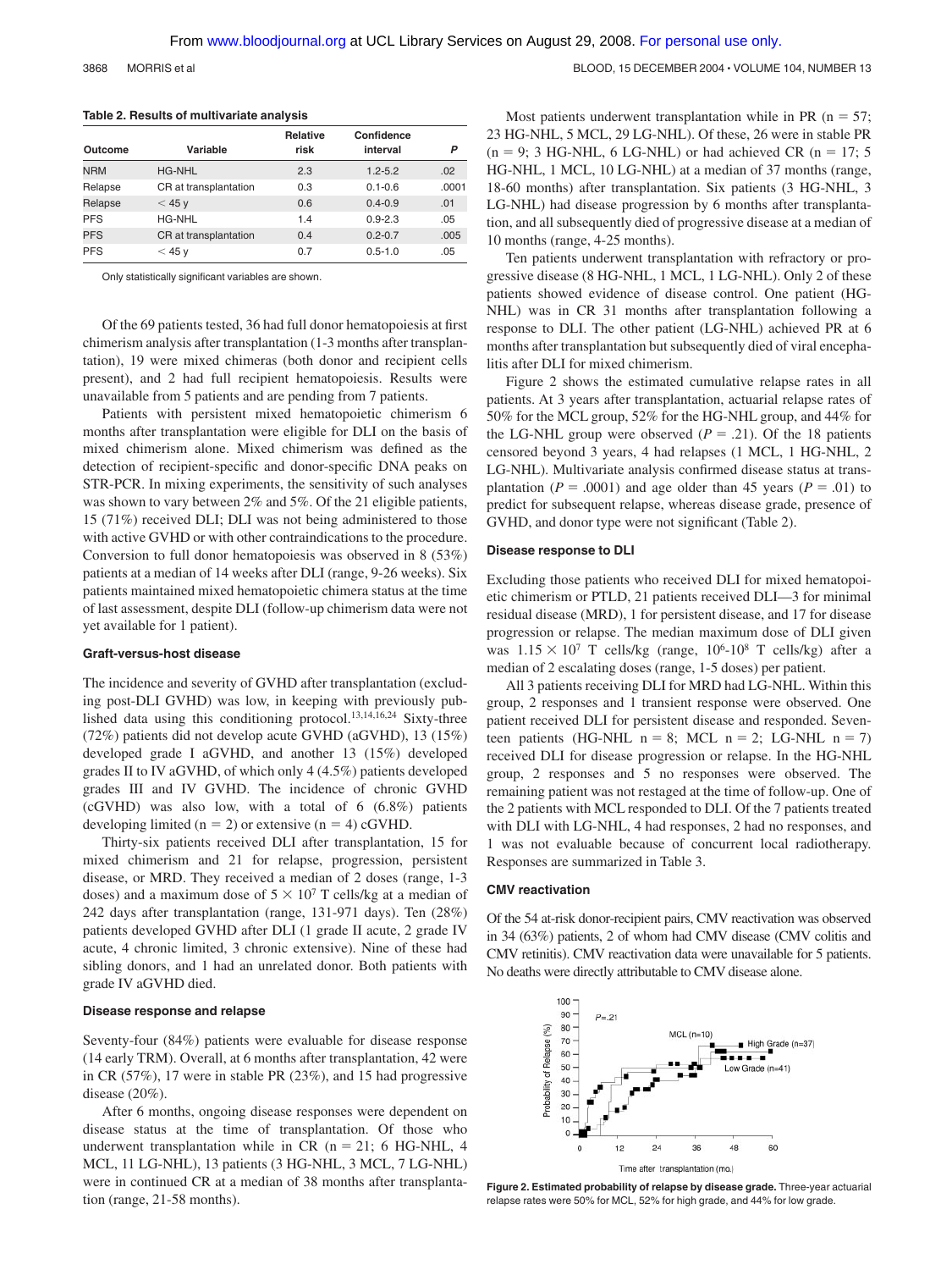BLOOD, 15 DECEMBER 2004 · VOLUME 104, NUMBER 13 REDUCED-INTENSITY TRANSPLANTATION FOR NHL 3869

### **Table 3. Disease response to DLI**

|                            | <b>MRD</b>                        | <b>Persistent</b><br>disease | Progression<br>or relapse                                           |
|----------------------------|-----------------------------------|------------------------------|---------------------------------------------------------------------|
| No. patients receiving DLI | 3                                 | $\mathbf{1}$                 | 17                                                                  |
| Histology, no.             |                                   |                              |                                                                     |
| <b>HG-NHL</b>              | $\mathbf 0$                       | $\mathbf{1}$                 | 8                                                                   |
| <b>MCL</b>                 | $\Omega$                          | $\Omega$                     | $\overline{2}$                                                      |
| LG-NHL                     | 3                                 | $\mathbf{0}$                 | $\overline{7}$                                                      |
| Donor source, no.          |                                   |                              |                                                                     |
| Sibling                    | 3                                 | $\mathbf{1}$                 | 15                                                                  |
| <b>MUD</b>                 | 0                                 | $\Omega$                     | $\overline{2}$                                                      |
| Maximum dose, T cells/kg   |                                   |                              |                                                                     |
| (range)                    | $5 \times 10^7 (3.5 \times 10^7)$ |                              | $6 \times 10^{7}$ (--) $10^{8}$ (10 <sup>6</sup> -10 <sup>8</sup> ) |
| No. doses, median (range)  | $4(3-5)$                          | $3(-)$                       | $2(1-4)$                                                            |
| Response, no.              |                                   |                              |                                                                     |
| PR or CR                   |                                   |                              |                                                                     |
| Transient                  |                                   |                              |                                                                     |
| <b>HG</b>                  | $\overline{0}$                    | $\mathbf{1}$                 | $\overline{2}$                                                      |
| <b>MCL</b>                 | 0                                 | 0                            | 1                                                                   |
| LG                         | $\overline{2}$                    | $\Omega$                     | $\overline{4}$                                                      |
| None                       |                                   |                              |                                                                     |
| <b>HG</b>                  | $\mathbf 0$                       |                              | 5                                                                   |
| <b>MCL</b>                 | $\Omega$                          |                              | 1                                                                   |
| LG                         | $\mathbf{1}$                      |                              | $\overline{2}$                                                      |
| Not evaluable              |                                   |                              |                                                                     |
| <b>HG</b>                  |                                   |                              | $\mathbf{1}$                                                        |
| <b>MCL</b>                 |                                   |                              | 0                                                                   |
| LG                         |                                   |                              | 1                                                                   |

— indicates not applicable.

#### **Survival analyses**

Median follow-up time of the patients is 36 months (range, 18-60 months). Kaplan-Meier estimated probabilities of OS and current PFS for all 88 patients are shown in Figures 3 and 4. The







**Figure 4. Kaplan-Meier plots of estimated current PFS.** (A) Estimated PFS by disease grade. Three-year actuarial current PFS rates were 65% for low grade, 50% for MCL, and 34% for high grade. (B) Estimated PFS by disease status at transplantation (LG-NHL only). Three-year actuarial current PFS rates were 73% for complete remission, 65% for partial remission, and 0% for refractory disease.

current progression-free survival curve includes patients who have reentered CR or achieved stable PR after DLI for persistent or relapsed disease.

The actuarial OS rate at 3 years for all patients was 55% (73% for LG-NHL, 60% for MCL, 34% for HG-NHL, respectively;  $P < .001$ ) (Figure 3A). Disease status at the time of transplantation (CR, PR, or progressive disease) affected the outcome for LG-NHL  $(P = .003)$ . In the HG-NHL group, the effect of disease status at transplantation on OS did not reach statistical significance ( $P = .5$ ).

LG-NHL patients who underwent transplantation while in CR  $(n = 11)$  had an actuarial OS rate of 81% at 3 years, and those who underwent transplantation in chemosensitive PR  $(n = 29)$  have an actuarial OS rate of  $72\%$  ( $P = .003$ ) (Figure 3B). The patient with chemoresistant LG-NHL died of disease progression 6 months after transplantation. Patients with HG-NHL who underwent transplantation while in CR ( $n = 6$ ) had an actuarial OS rate of 50% at 3 years, while those who underwent transplantation while in chemosensitive PR ( $n = 23$ ) or with refractory disease ( $n = 8$ ) fared worse, with OS rates of 37% at 3 years and 13% at 2.6 years, respectively  $(P = .5)$  (data not shown). Despite the small number of patients in the MCL group, disease status at transplantation significantly affected outcome ( $P = .004$ ), with OS rates of 100% and 40% at 3 years for those who underwent transplantation in CR  $(n = 4)$  and  $PR (n = 5)$ , respectively. The patient with refractory disease died early after transplantation (day 35) of causes not related to relapse (data not shown).

Actuarial OS rates at 3 years were 78% for LG-NHL patients with matched related donors and 56% for those with unrelated donors  $(P = .09)$  (data not shown).

The actuarial current PFS rates at 3 years, including for patients who achieved remission after DLI for progressive or persistent disease, were significantly superior for those with LG-NHL (65%)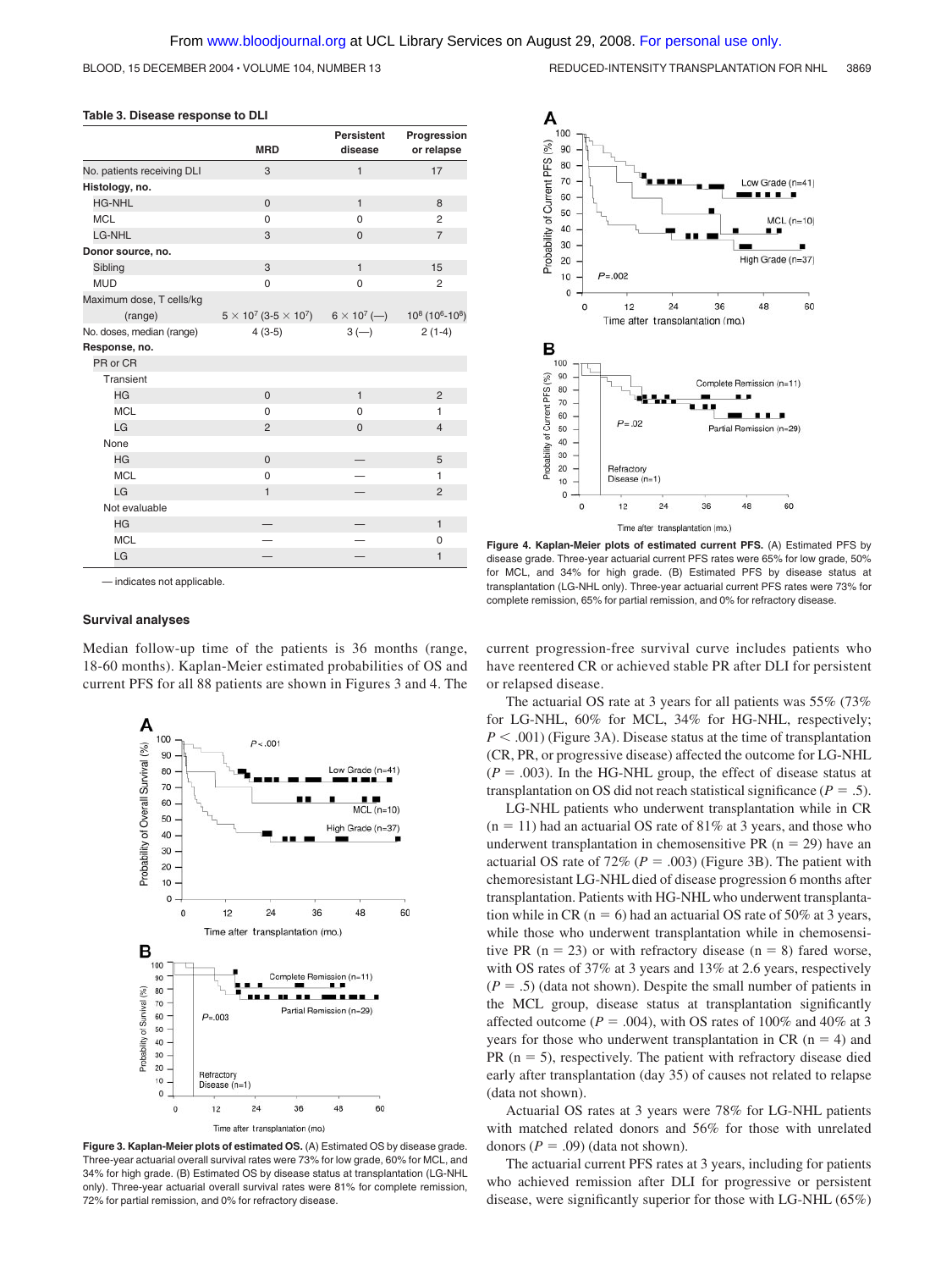than for those with MCL (50%) or HG-NHL (34%) ( $P = .002$ ) (Figure 4A).

Again, disease status at transplantation affected outcome. The actuarial current PFS rate at 3 years for patients with LG-NHL who underwent transplantation while in CR was 73%. Patients who underwent transplantation while in chemosensitive PR achieved a current PFS rate of  $65\%$  at 3 years ( $P = .02$ ) (Figure 4B). The effect of disease status at transplantation on the current PFS rate in the MCL and HG-NHL groups did not reach statistical significance. Actuarial current PFS rates at 3 years were 50% for HG-NHL patients who underwent transplantation while in  $CR$  ( $n = 6$ ) and 37% for those in chemosensitive PR  $(n = 23)$ ; for those who underwent transplantation with refractory disease  $(n = 8)$ , only 1 patient was free of disease progression at 2.5 years  $(P = .5)$  (data not shown). For the 10 patients with MCL who underwent transplantation while in CR ( $n = 4$ ) and PR ( $n = 5$ ), actuarial PFS at 3 years after transplantation were 60% and 50%, respectively  $(P = .01)$  (data not shown).

The current PFS rate at 3 years is 71% for LG-NHL patients with matched related donors and 44% for those with unrelated donors  $(P = .04)$  (data not shown). Multivariate analysis (Table 2) of factors predicting for PFS confirmed disease grade  $(P = .05)$ , disease status at transplantation ( $P = .005$ ), and age ( $P = .05$ ) to be statistically significant. Estimated *actual* PFS rates (not incorporating responses to subsequent DLI and, therefore, representing disease responses to the initial transplantation procedure only) at 3 years were 49% for LG-NHL, 30% for HG-NHL, and 40% for  $MCL (P = .004).$ 

### **Discussion**

Adding alemtuzumab to a fludarabine- and melphalan-containing RIT regimen dramatically reduces the risk for aGVHD and cGVHD in sibling and unrelated donor allografts.13,14 We have demonstrated that this regimen is well tolerated in older patients (median age, 48 years) who are heavily pretreated, including in 42% of patients who previously received autografts. The 100-day and 3-year non-relapse mortality (NRM) rates for all patients were 14% and 22%, respectively. However, patients undergoing RIT for LG-NHL had significantly lower 100-day and 3-year NRM rates (2% and 11%, respectively) than those undergoing RIT for HG-NHL (27% and 38%, respectively) or for MCL (20% at 100 days and 3 years)  $(P = .01)$ . The NRM rate for patients with LG-NHL was comparable to that observed after autologous transplantation,<sup>25</sup> increasing to  $14\%$  (100-day and 3-year) after previous autograft (data not shown). Despite 51% of patients with aggressive histology having previously undergone autograft, this factor did not predict for higher NRM on multivariate or univariate (data not shown) analysis. Therefore, the significantly higher NRM rate observed in the HG-NHL group appears to be related to the underlying disease itself or to the intensity of chemotherapy before allograft. There were no significant differences in the number of previous therapies received by this group of patients.

This regimen is more immunosuppressive and myelosuppressive than a number of other RIT regimens currently used, and it results in high levels of durable engraftment. However, the depletion of graft T cells can result in higher incidences of mixed chimerism, and, if the T-cell compartment is not fully donor, the GVL effect may be impaired, as has been observed in studies on CML.20 Sixty-three percent of patients with available chimerism analyses achieved full donor chimerism at initial testing after transplantation. Of the patients requiring DLI for persistent mixed chimerism at 6 months after transplantation and beyond, 53% converted to full donor hematopoiesis after a median of 14 weeks after DLI. Therefore, most patients achieved full donor hematopoiesis either spontaneously or after DLI. There are few published data on the effect of chimerism during DLI for persistent or relapsed disease. Peggs et al<sup>17</sup> recently reported chimerism and disease responses to DLI after the same conditioning regimen and included 10 patients with NHL. In his cohort of 27 patients with myeloma, Hodgkin lymphoma, or NHL, 17 had DLI-responsive disease, and, of these, 15 had converted to multilineage full donor chimerism. However, of the 11 nonresponders, 8 had full donor chimerism. These data, from a small number of patients, suggest that though achieving full donor chimerism is desirable, it may not be sufficient for a disease response after DLI.

Actual PFS and current PFS were estimated to demonstrate the efficacy of DLI in maintaining disease responses after RIT. Because LG-NHL is an indolent disease characterized by multiple relapses, usually with progressively shorter time periods in remission, ongoing current PFS is a marker of disease control. The T-depleted RIT regimen described here relies on subsequent DLI for the achievement of maximal disease responses.

We demonstrate good disease responses in the LG-NHL group, despite low levels of GVHD. Considering the LG-NHL group alone  $(n = 41; 11$  in CR, 29 patients in chemosensitive PR, 1 patient with refractory disease), the influence of disease status at transplantation on OS and current PFS was significant  $(P = .003)$ and  $P = 0.02$ , respectively). For patients who underwent transplantation during CR at 3 years, the actuarial current PFS rate was as high as 73%, and it was an encouraging 65% for those who underwent transplantation during PR. These figures represent excellent ongoing disease control in a group of patients for whom a median of 3 lines (range, 1-6) of previous therapy failed; this includes high-dose therapy in 37% of patients.

When performing RIT with enhanced antilymphoma conditioning regimens, such as BEAM-Campath (BCNU; etoposide, cytosine arabinoside, melphalan, and alemtuzumab), disease status at transplantation was not observed to affect outcome.15 With shorter follow-up times, Faulkner et al<sup>15</sup> observed an event-free survival rate of 69% and an OS rate of 74% at 2 years for a group of 51 patients with low-grade lymphoproliferative disease and Hodgkin lymphoma using predominantly matched related donors. However, when incorporating higher doses of in vivo alemtuzumab in the conditioning regimen, as shown here, disease status at transplantation significantly affected outcome with respect to relapse risk, PFS, and OS, and disease control required the administration of DLI.

Because of the low GVHD rates, this regimen enables good outcomes from transplantation even without matched related donors. Patients with LG-NHL achieved 3-year OS rates of 78% (sibling donor) and 56% (MUD)  $(P = .09)$  and 3-year current PFS rates of 71% (sibling donor) and 44% (MUD)  $(P = .04)$ . We observed no effect on outcome with the presence or absence of GVHD.

Like others, we have observed significantly poorer outcomes for those with transformed LG-NHL, MCL, and HG-NHL.8,26 To achieve prolonged control of disease, patients with intermediate or high-grade disease must be in chemosensitive PR or CR at the time of RIT.

Surprisingly, no statistically significant difference in relapse rates after transplantation was observed between patients with